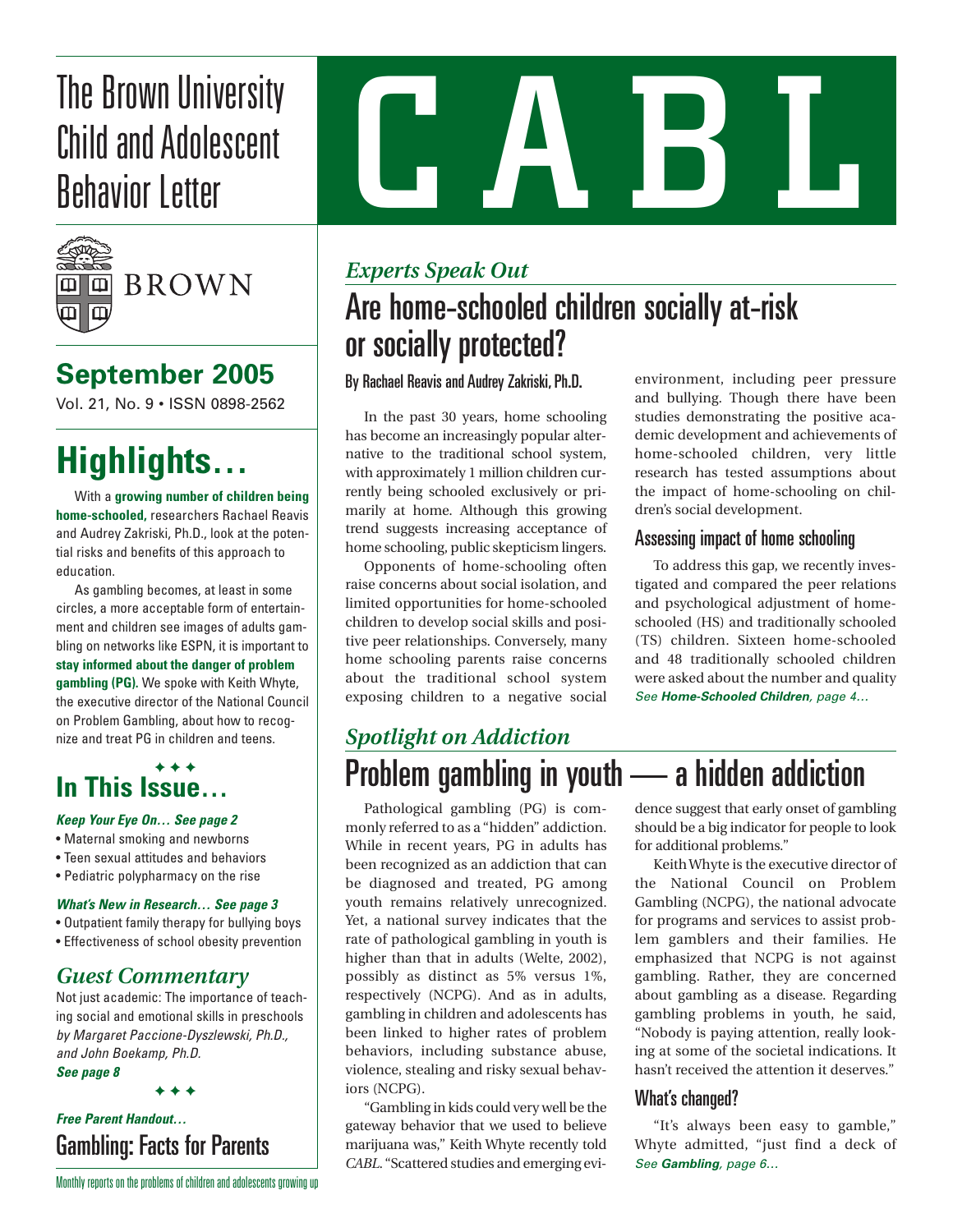## What's New in Research

#### *From page 3*

and an additional survey on physical and sedentary activities. Of the 5,517 children who obtained parental consent to participate, 5,197 children completed the survey on physical and sedentary activities. Students were asked to report the number of weekly engagements in organized sports and other leisure time physical activities, and the number of hours spent in sedentary activity such as playing video games, using the computer or watching TV.

Of the total number of students participating in the survey, 3,656 (70.6%) attended schools without a nutrition program (N=199), 1,350 (26.6%) attended schools with a nutrition program (N=73), and 133 (2.6%) attended one of 7 participating AVHPSP schools.

Results showed that students from the AVHPSP schools had lower rates of obesity and overweight, with healthier eating

### Table 1 - Body weight, diet and activity level of 5th-grade students in Nova Scotia, Canada, by school nutrition program category

|                                       | No nutrition program | <b>Nutrition program</b> | <b>AVHPSP</b> program |
|---------------------------------------|----------------------|--------------------------|-----------------------|
| % overweight                          | 32.8                 | 34.2                     | 17.9                  |
| $%$ obese                             | 9.9                  | 10.4                     | 4.1                   |
| Mean no. of daily fruit/veg. servings | 5.7                  | 5.8                      | 6.7                   |
| % calories from fat                   | 30.3                 | 30.3                     | 29.4                  |
| Overall diet quality, index score     | 62.3                 | 62.1                     | 64.5                  |
| % physical activity (weekly)          |                      |                          |                       |
| 3 times or less                       | 21.9                 | 24.6                     | 19.9                  |
| 4-6 times                             | 33.5                 | 32.3                     | 35.4                  |
| 7 times or more                       | 44.5                 | 43.1                     | 44.7                  |
| % sedentary activities (daily)        |                      |                          |                       |
| 3 hours or less                       | 49.9                 | 50.6                     | 56.6                  |
| 4 to 6 hours                          | 29.5                 | 28.5                     | 27.8                  |
| 7 hours or more                       | 20.6                 | 20.9                     | 15.6                  |

## Home-schooled children

#### *From page 1*

of their friendships, experiences with peer victimization, and their psychological adjustment. The children in the study ranged in age from 9-13 years (with an average age of 10.4).

To assess their experiences with peer victimization, we presented children with hypothetical scenarios depicting physical or social victimization. We then asked how often they witnessed similar situations, how often such situations happened to them personally, and how upset they would be if victimized in this way. We also gave children the self-report version of a commonly used child behavior checklist to assess their psychological adjustment.

We chose to examine friendships and peer victimization because research has shown that both experiences impact children's social development, albeit in opposite ways. Friendship quality and intimacy are related to self-esteem and sociability and can protect children against negative outcomes such as depression and anxiety. Peer victimization also has important, although negative, consequences for child development. Children who are chronically victimized experience more depression, loneliness, anxiety, and low selfesteem than other children.

We found that, in many ways, the peer relations of HS and TS children are quite similar. On average, both groups of children had the same number of close friends. They also reported having friendships that were of similar quality. Surprisingly, HS and TS children also reported being exposed to equal levels of peer victimization, both as victims and as bystanders. This finding was particularly unexpected given that many HS parents specifically stated that one reason they chose to home-school their children was to avoid the negative peer experiences habits (i.e., higher consumption of fruits and vegetables and less intake of calories from fat), and higher index scores for dietary quality. However, students from non-AVHPSP schools with healthy menu alternatives did not have substantially healthier body weights compared with children from schools without nutrition programs. The latter finding, according to Veugelers, may possibly be attributed to newly-introduced eating programs where the benefits are not yet evident.

"The magnitude of the difference between AVHPSP schools and schools offering healthy menu alternatives suggests that children insufficiently choose healthy foods if they are offered and that school initiatives should follow integrated approaches if they are to be effective," the authors write. They conclude that the investments needed to increase implementation of such programs would be justified given their high potential to reduce childhood obesity in children and, on a long-term basis, to reduce comorbid conditions and healthcare spending.

**✦ ✦ ✦**

Veugelers PJ, AL Fitzgerald: Effectiveness of school programs in preventing childhood obesity: a multilevel comparison. *Am J Public Health* 2005; 95(3):432-435. E-mail: paul.veugelers@ualberta.ca.

that occur in the traditional school setting. It may be that peer victimization occurs more frequently and in more settings than we would like to believe and is not easily avoided by children.

We did eliminate references to traditional school settings when presenting children with the hypothetical scenarios. Therefore, it is possible that TS and HS children have similar peer victimization experiences outside of school, but that their experiences differ during the school day.

#### Exposure to peer victimization

Although HS and TS children reported similar levels of exposure to peer victimization, HS children reported being less upset by these experiences. This finding suggests that although HS parents may be unable to control their children's exposure to peer victimization, they may be protecting them in other ways, by influencing the degree of importance their children assign to these experiences. *Continued on next page…*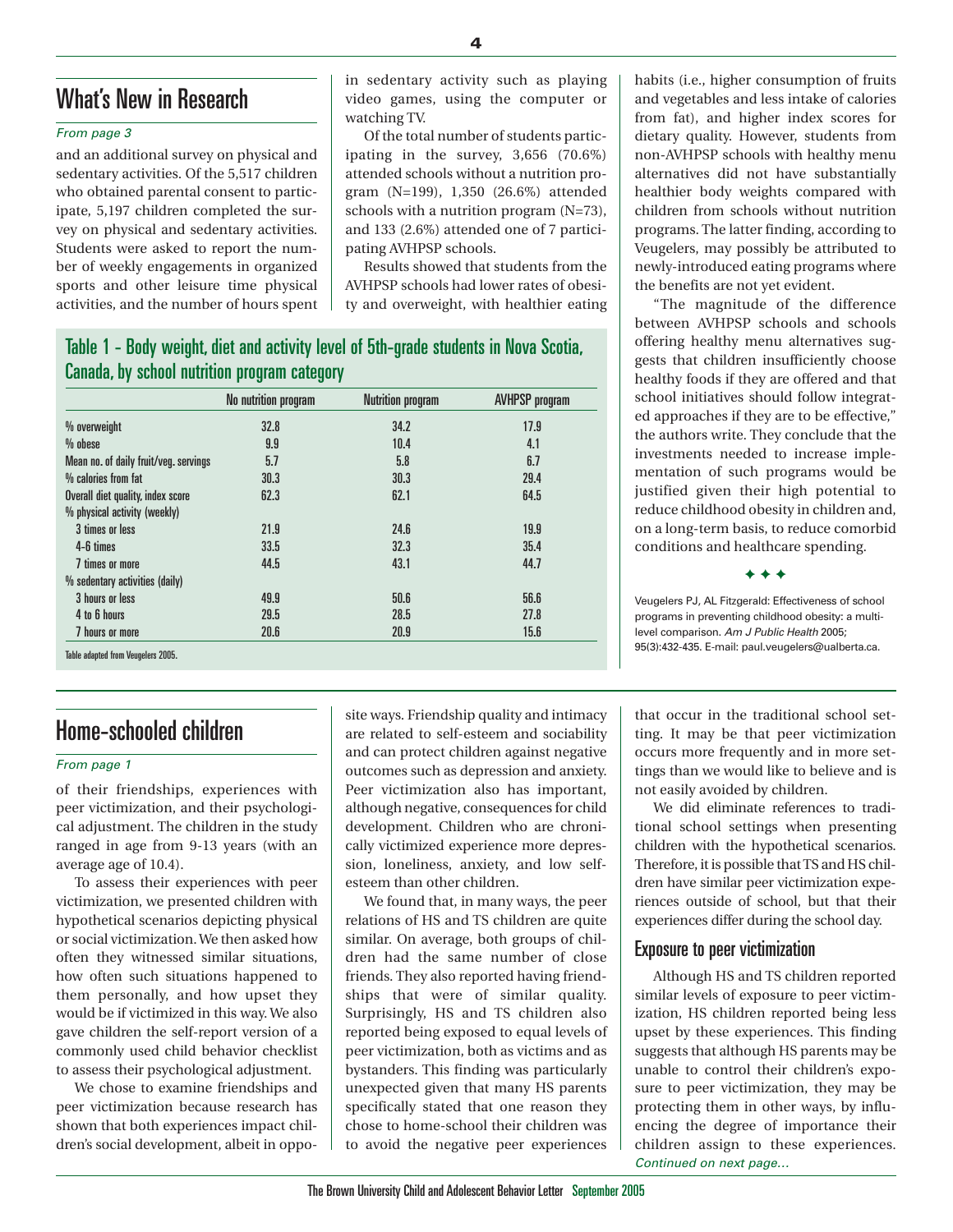Another possibility is that HS children report less distress because such experiences do not threaten their social status or future peer interactions at school in the same way they do for TS children.

Yet another possibility, explored in cross-cultural research, is that peer relationship success is more important to the adjustment of those, like TS children, who "live primarily in the world of children." Regardless of the underlying reason, it appears that HS and TS children may interpret negative peer experiences differently.

Despite differences in self-reported distress, both groups showed signs of being negatively affected by peer victimization. For both HS and TS children, being victimized by peers was associated with increased levels of depression, anxiety, and social stress. This suggests that at least some of the negative effects of peer victimization are universal and not easily affected by schooling context. It also indirectly suggests that HS children may be more affected by peer victimization than they believe themselves to be. In our study, the causal direction between victimization and negative mood could not be established, but other longitudinal studies suggest a vicious cycle; victimization experiences can increase feelings of sadness and anxiety in children, and children who are sad and anxious are more likely to be victimized.

#### Impact of friendships

Although HS and TS children were equally harmed by peer victimization, friendships affected them differently. Though both groups reported having friendships of similar quality, those relationships were more closely related to the psychological adjustment of HS children. For both HS and TS children, friendship quality was associated with depression and social stress, but this relationship was significantly stronger for HS children.

Additionally, anxiety and feelings of inadequacy were not related to best friendship quality for TS children, but they were for HS children. HS children with low quality friendships reported more anxiety and inadequacy than did HS children with high quality friendships.

Taken together, these findings suggest that the social context of their schooling may involve both benefits and risks for HS children. They are not as dependent

## It may be particularly important for parents to actively foster the friendships of their home-schooled children.

on their success in the larger peer dynamics of school, and this might have some benefits for them. However, this reduced involvement in the peer dynamics of school may create an even greater reliance on the best friendship for social support and well-being. Best friendships help satisfy needs for interpersonal intimacy and foster the development of social skills and competencies.

Although other relationships (e.g., relationships with parents and siblings) may help fill these needs for HS children, the current findings suggest they cannot replicate the special features and functions of a high quality best friendship with a peer.

These findings should not be taken to mean that HS children are socially and emotionally worse off than TS children. Rather, they suggest that HS children appear to be more vulnerable to psychological distress in the absence of a highquality friendship. It is important to note that the study also revealed many positive aspects of HS children's adjustment. HS children reported more positive attitudes towards teachers/coaches, more positive relationships with parents, higher self-esteem, and more positive interpersonal relationships (broadly defined).

One negative difference is also worth considering: HS children reported a stronger sense of inadequacy than TS children. The items on this scale emphasize achievement expectations, raising the possibility that HS children feel more competent socially than academically.

#### Study limits

Although we have taken a step towards answering important questions about the social development and adjustment of home-schooled children, our small sample size (16 home-schooled children) suggests the need for cautious interpretation. This small sample may not be representative of HS children in general (HS children were recruited via newsletters, email lists, church groups, and word of mouth in Southern New England, Kentucky and Alabama).

It was exceptionally difficulty to recruit HS participants, due more to their reluctance to participate than their small numbers. Many HS parents were understandably skeptical about the purpose of the study, expressing concern that homeschooling would be attacked, rather than objectively studied. Even with reassurances, many parents declined to participate. As home-schooling gains more acceptance in the general public, and more studies of the type described here are conducted, our hope is that HS parents may be more willing to participate in future studies.

#### **Conclusions**

In summary, our investigation suggests that there are few differences between the peer relationships of HS and TS children, and that there are many signs of positive adjustment in HS children. HS children have better attitudes towards teachers and parents. They also seem to have better attitudes about themselves and towards interpersonal relationships, although it is unclear whether these positive feelings extend to an academic sense of self. Our investigation also suggests that HS children are not strangers to peer victimization, nor are they immune to its harmful effects, although they report some ability to distance themselves from victimization distress.

Most importantly, the study highlights one way in which HS children's different social experiences might make them more dependent, rather than less, on the success of their best friendships. As many have noted, there appears to be a universal need for peer acceptance and support in the developing child. Without the peer network available to TS children, HS children may be more vulnerable to breakdowns in peer support, especially in late childhood and early adolescence. Thus, it may be particularly important for parents to actively foster the friendships of their home-schooled children.

**✦ ✦ ✦**

Rachael Reavis, is at the University of North Carolina at Greensboro and Audrey Zakriski, Ph.D, is Associate Professor of Psychology and Director of the Holleran Center for Community Action and Public Policy at Connecticut College.